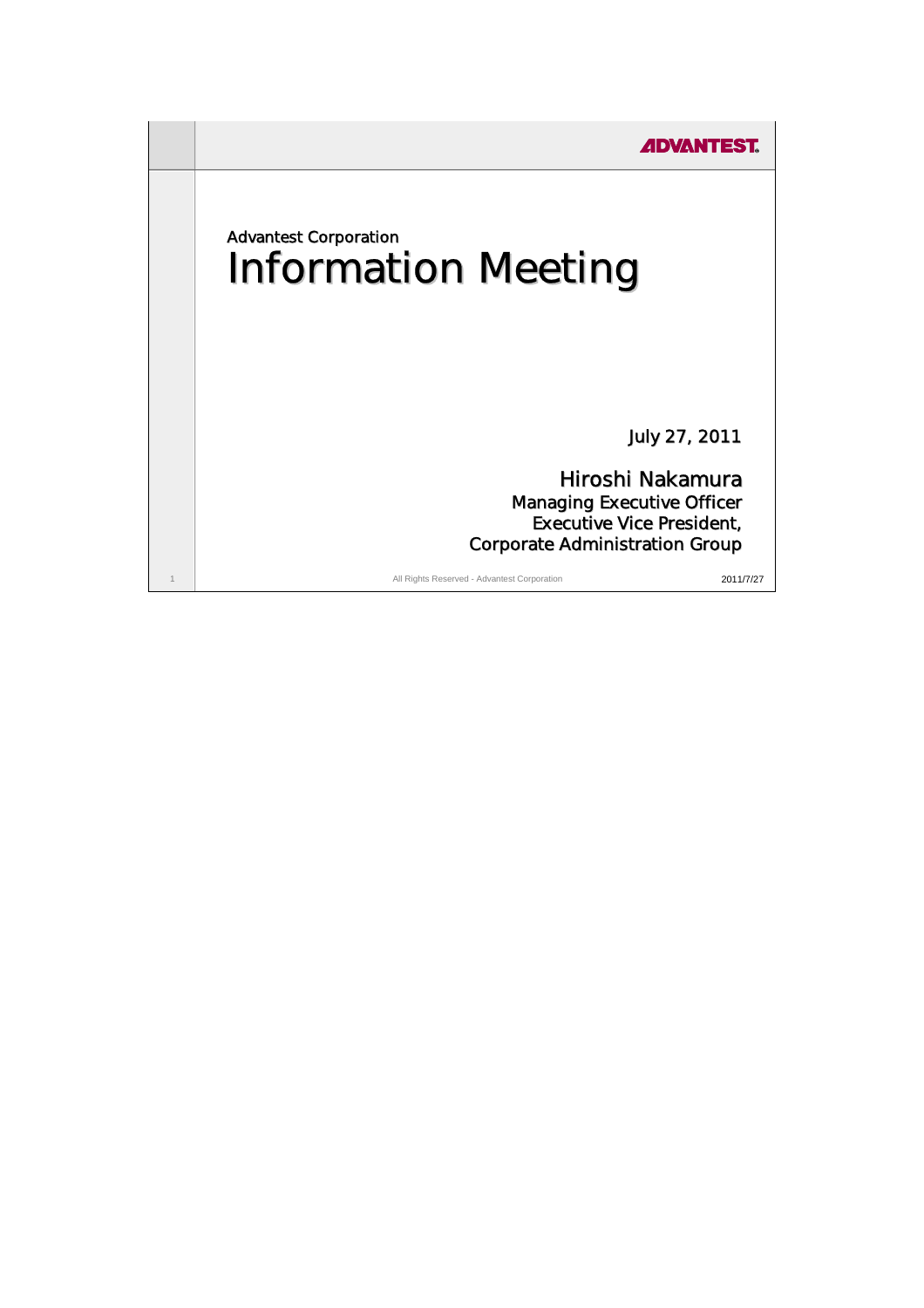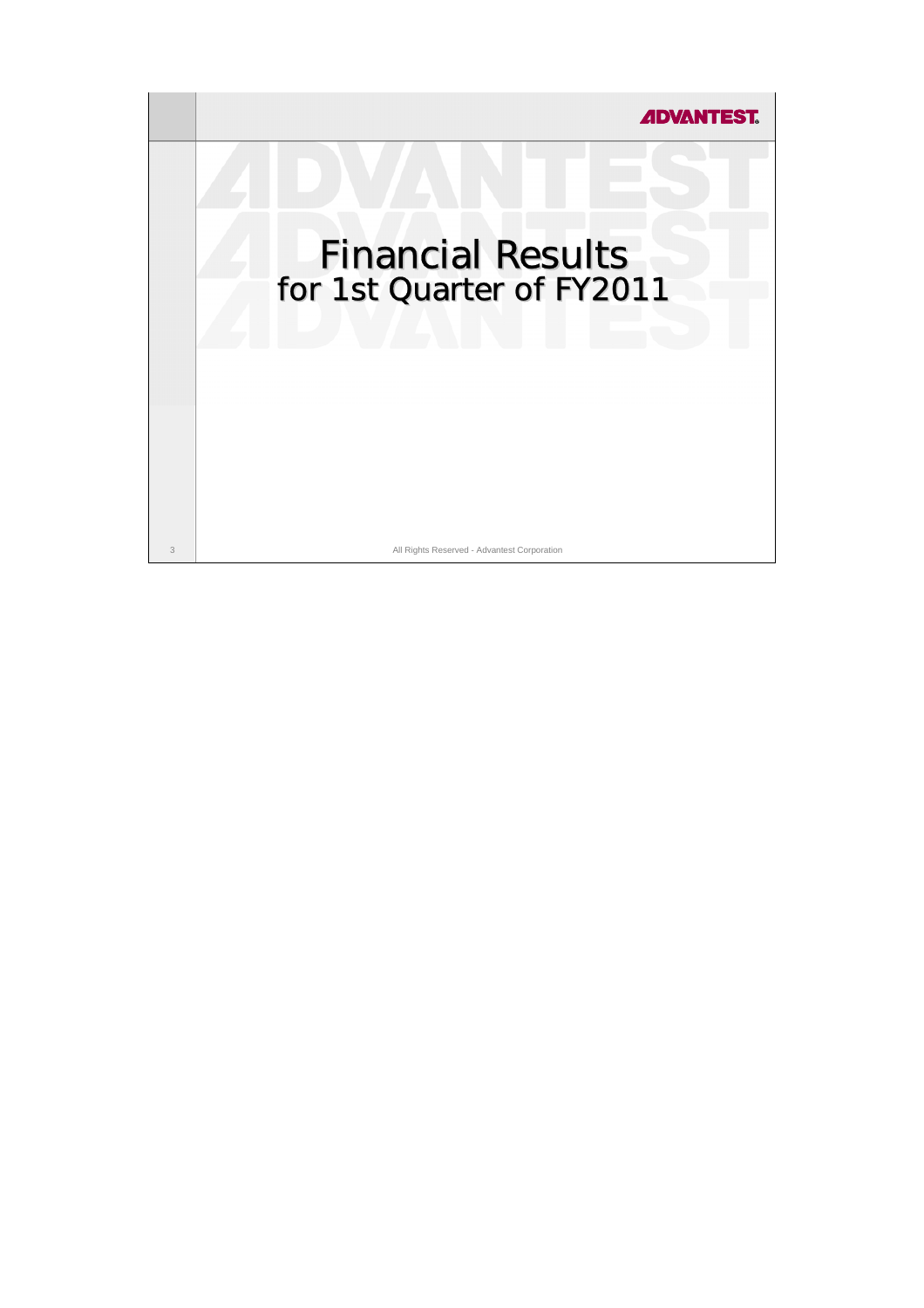|                | <b>Summary of Results</b><br><b>ADVANTEST.</b>           |        |        |        |        |        |                          |                |  |
|----------------|----------------------------------------------------------|--------|--------|--------|--------|--------|--------------------------|----------------|--|
|                |                                                          | ¥B     |        |        |        |        |                          |                |  |
|                |                                                          |        | FY2010 |        |        | FY2011 |                          |                |  |
|                |                                                          | 10     | 20     | 30     | 40     | 1Q     | $Q$ on $Q$<br>%          | Y on Y<br>%    |  |
|                | <b>Orders</b>                                            | 30.8   | 23.3   | 21.3   | 33.6   | 38.4   | 14.4                     | 24.7           |  |
|                | <b>Sales</b>                                             | 23.5   | 28.6   | 25.4   | 22.1   | 26.8   | 21.5                     | 14.1           |  |
|                | Cost of Sales                                            | 11.9   | 14.9   | 13.5   | 10.8   | 13.7   | 27.3                     | 15.3           |  |
|                | <b>Gross Profit</b>                                      | 11.6   | 13.7   | 11.9   | 11.3   | 13.1   | 16.0                     | 12.8           |  |
|                | <b>Operating Income</b>                                  | 1.8    | 2.9    | 1.2    | 0.2    | 0.8    | 394.5                    | $-56.7$        |  |
|                | Non-operating<br>Income                                  | $-0.2$ | $-0.4$ | $-0.2$ | 0.3    | $-0.4$ | $\overline{\phantom{a}}$ | $\overline{a}$ |  |
|                | Income<br>before Tax                                     | 1.6    | 2.5    | 1.0    | 0.5    | 0.4    | $-9.0$                   | $-76.8$        |  |
|                | Net Income                                               | 0.8    | 1.8    | 0.7    | $-0.1$ | 0.3    | $\overline{\phantom{a}}$ | $-56.1$        |  |
|                | Backlog                                                  | 27.6   | 22.3   | 18.2   | 29.6   | 41.2   | 39.1                     | 49.5           |  |
| $\overline{4}$ | All Rights Reserved - Advantest Corporation<br>2011/7/27 |        |        |        |        |        |                          |                |  |

Results for 1Q FY2011:

- Orders 38.4 billion yen, up 14.4% from the previous quarter
- Sales 26.8 billion yen, up 21.5% from the previous quarter

| Operating income  | 0.8 billion yen |
|-------------------|-----------------|
| Income before tax | 0.4 billion yen |
| Net income        | 0.3 billion yen |

Backlog 41.2 billion yen, an increase over the previous quarter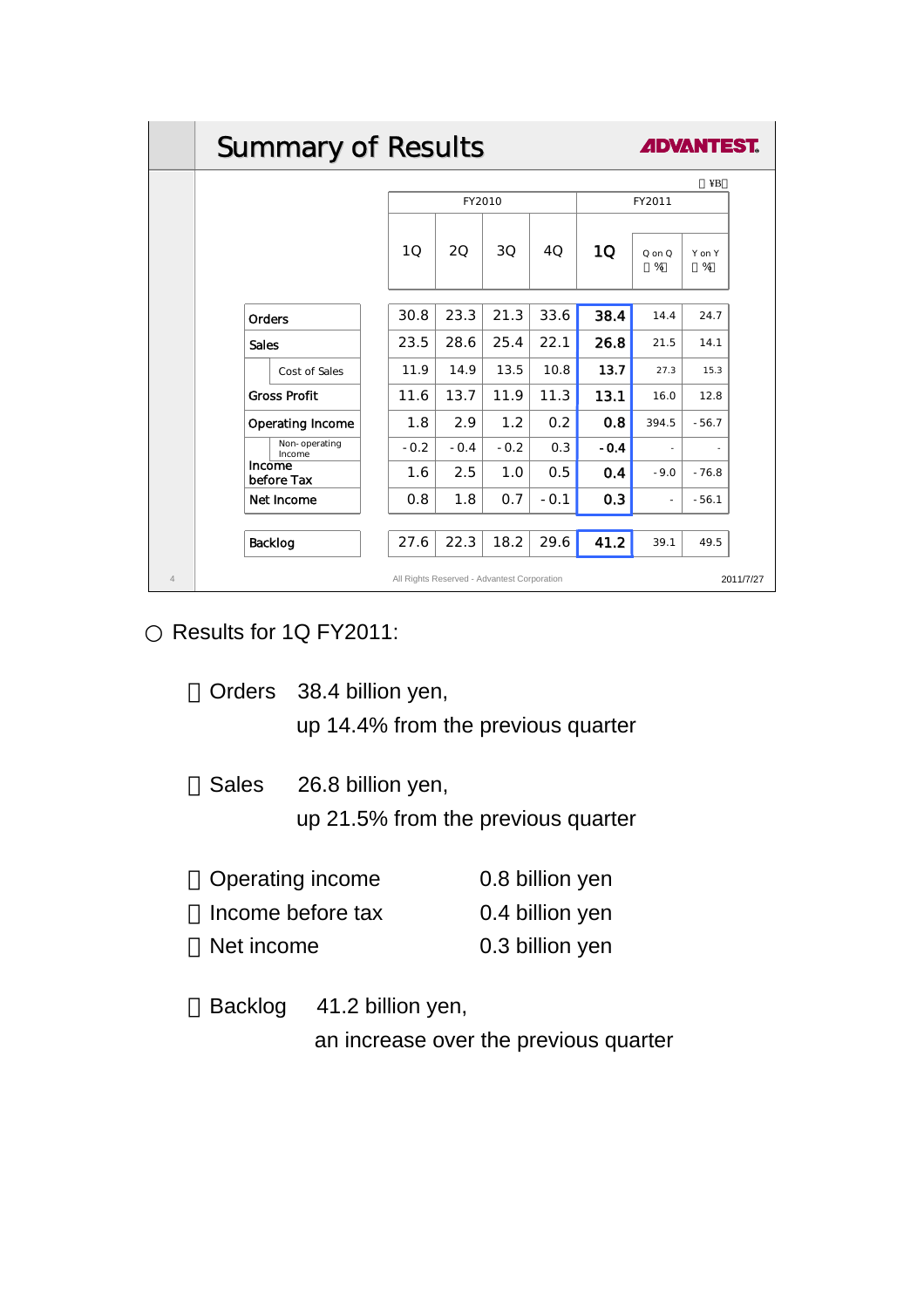

1Q FY2011 Orders by Segment:

Semiconductor and Component Test Systems:

32.6 billion yen, up 25% from the previous quarter The increase in orders in this segment was driven by large orders for the T2000 non-memory tester for MPUs and strength in memory testers for DRAM used in PCs.

Mechatronics Systems:

4.5 billion yen, down 5% from the previous quarter Orders declined on weaker demand for analog IC test handlers.

Services, Support & Other:

2.7 billion yen, down 26% from the previous quarter Orders declined on a slowdown in Advantest's leasing and second-hand equipment sales business.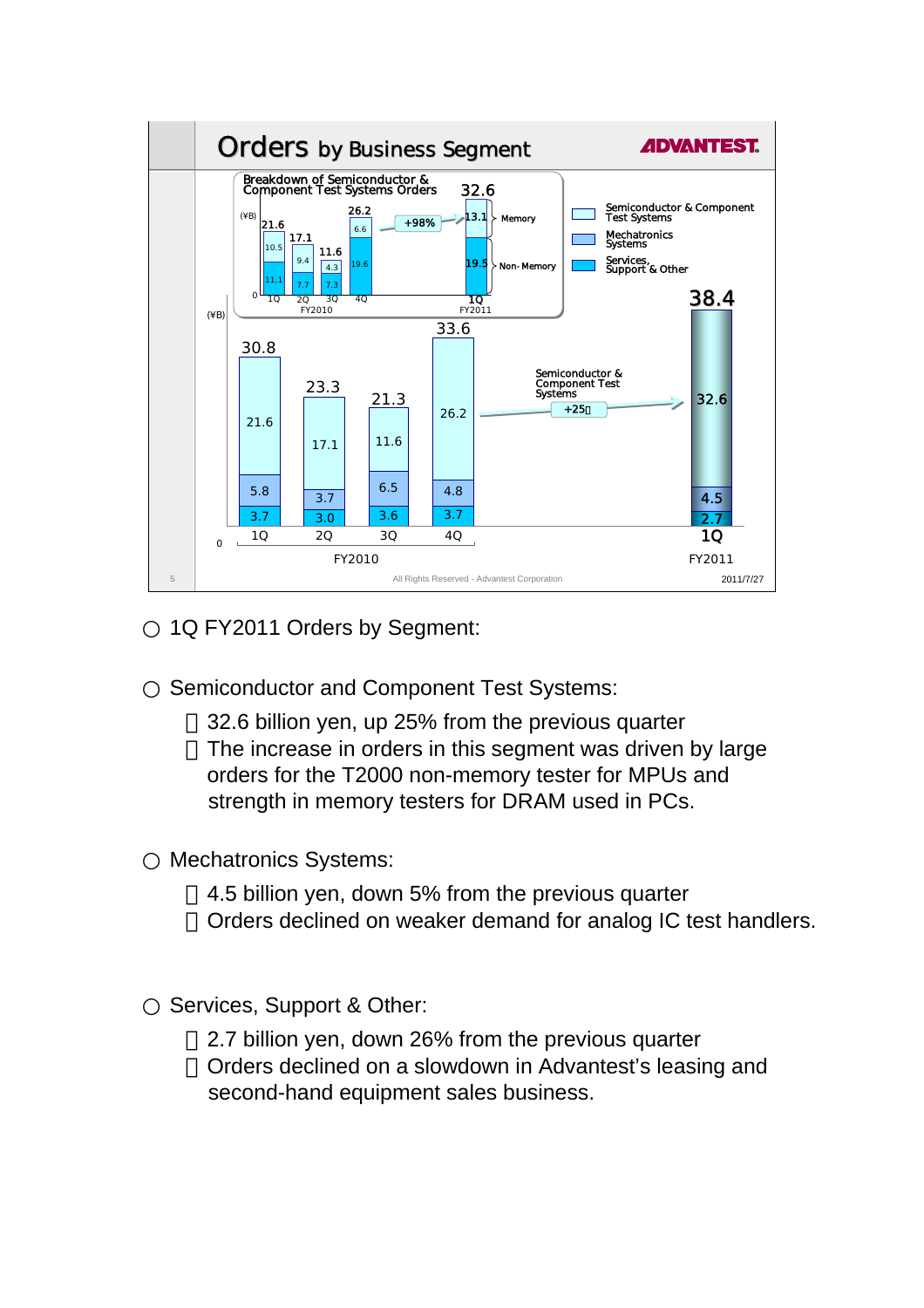

3Q FY2011 Orders by Region:

Orders from Taiwan increased significantly.

The positive trend in orders from the Americas seen in the previous quarter continued.

Taiwan:

Orders were 13.1 billion yen, up 2.5X from the previous quarter on increased demand for memory testers for DRAM used in PCs.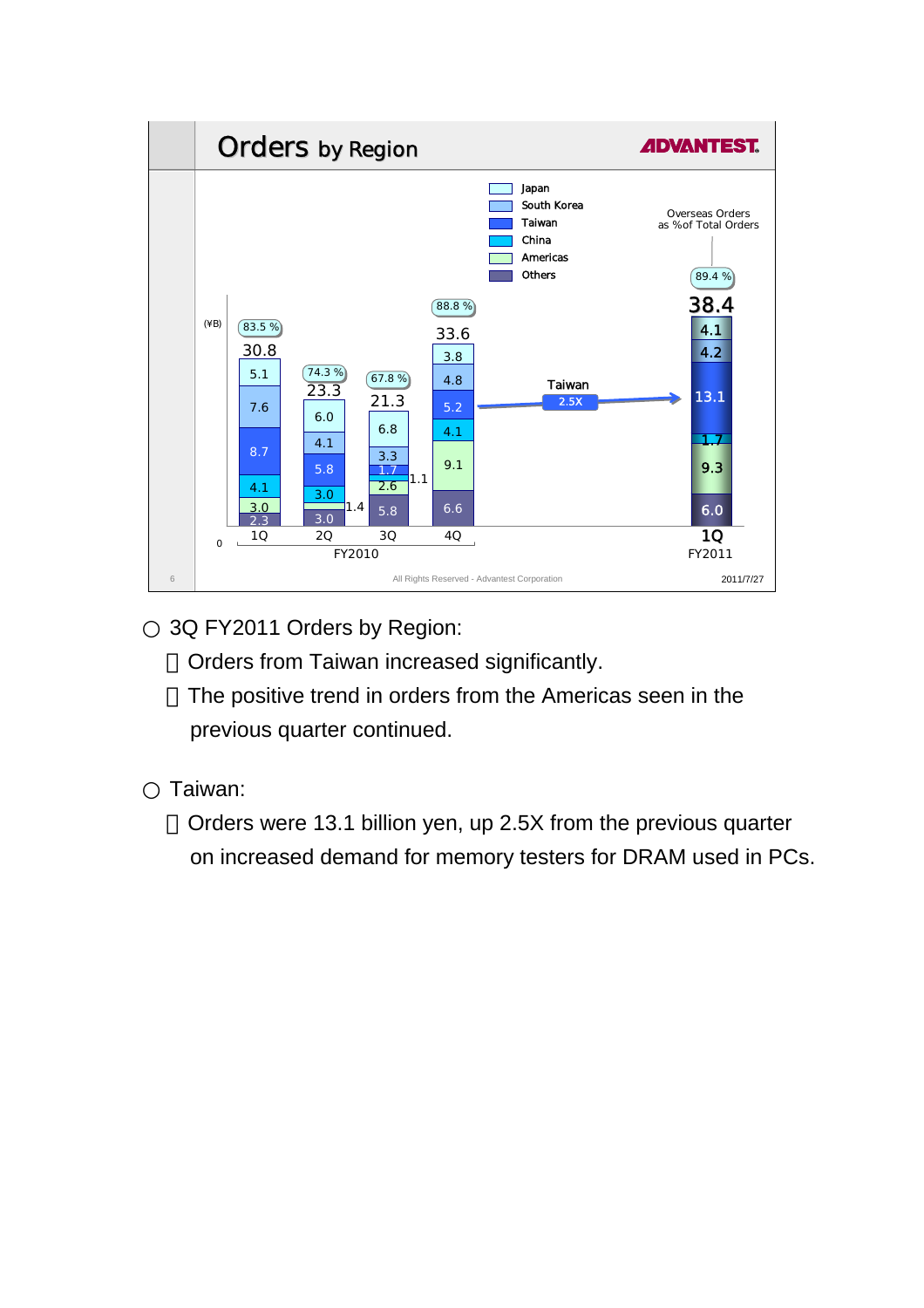

1Q FY2011 Sales by Segment:

Semiconductor and Component Test Systems:

20.1 billion yen, up 33% from the previous quarter Sales of non-memory testers for MPU test were robust. Sales of memory testers were driven by back-end demand from suppliers of DRAM for PCs.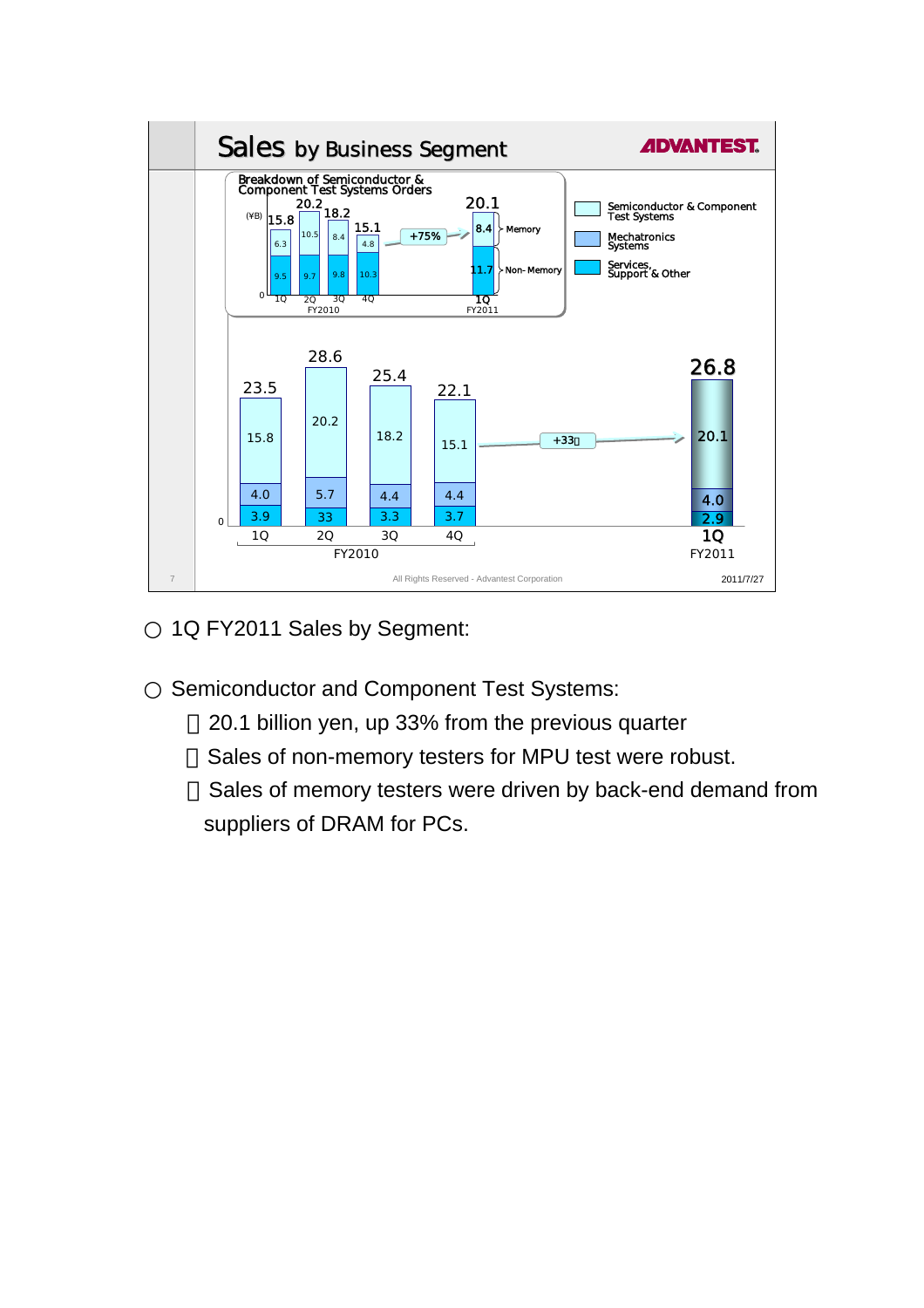

1Q FY2011 Sales by Region:

Sales increased across all regions except Japan.

Notably strong sales growth was seen in Taiwan where memory manufacturers are concentrated and strong non memory sales from China.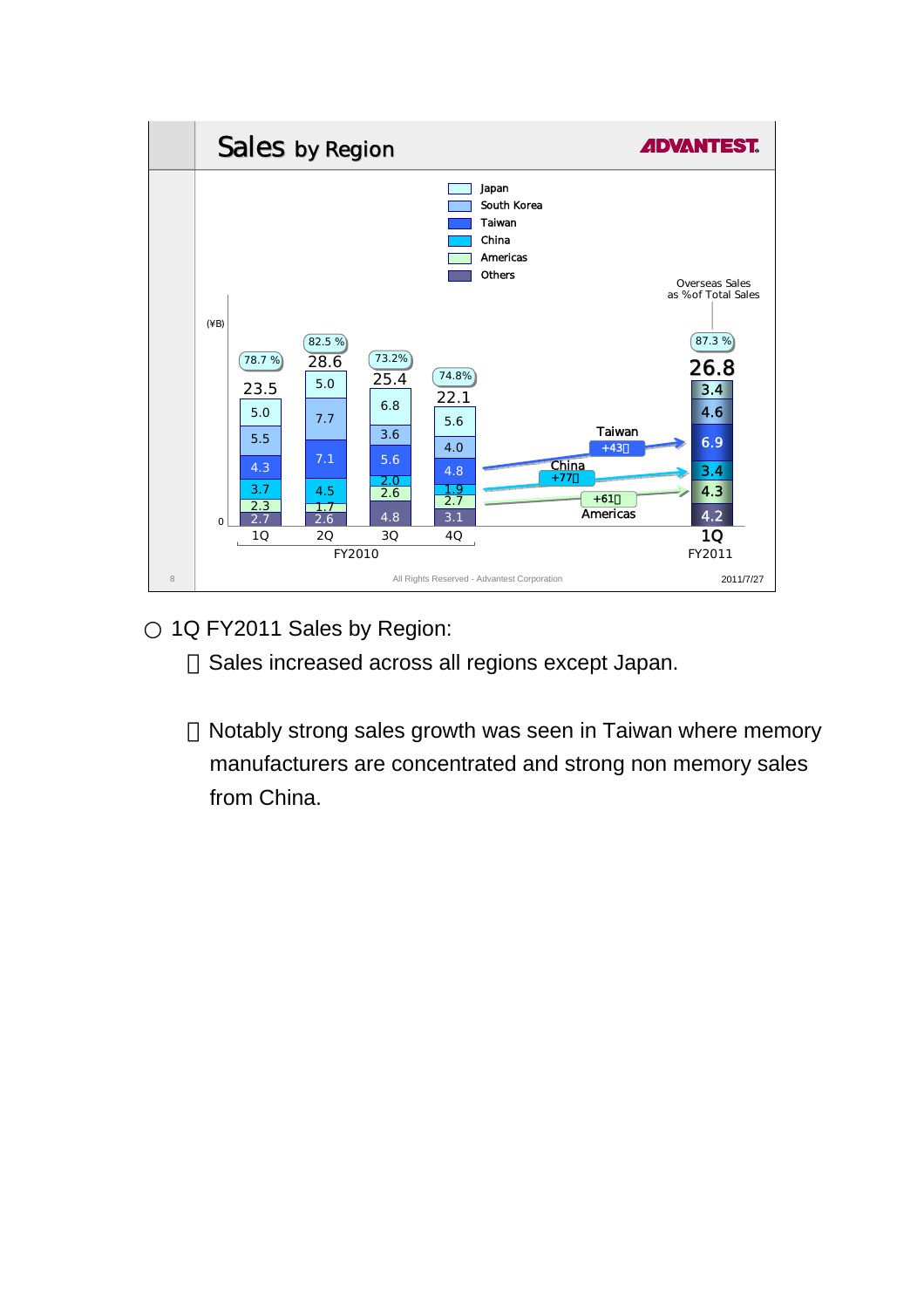

## 1Q FY2011 Operating Income / Gross Profit Ratio/ Operating Expenses

Gross profit ratio: 48.7%

Operating expenses:

12.3 billion yen, up 11% from the previous quarter, including costs related to Advantest's acquisition of Verigy Ltd.

Operating income: 0.8 billion yen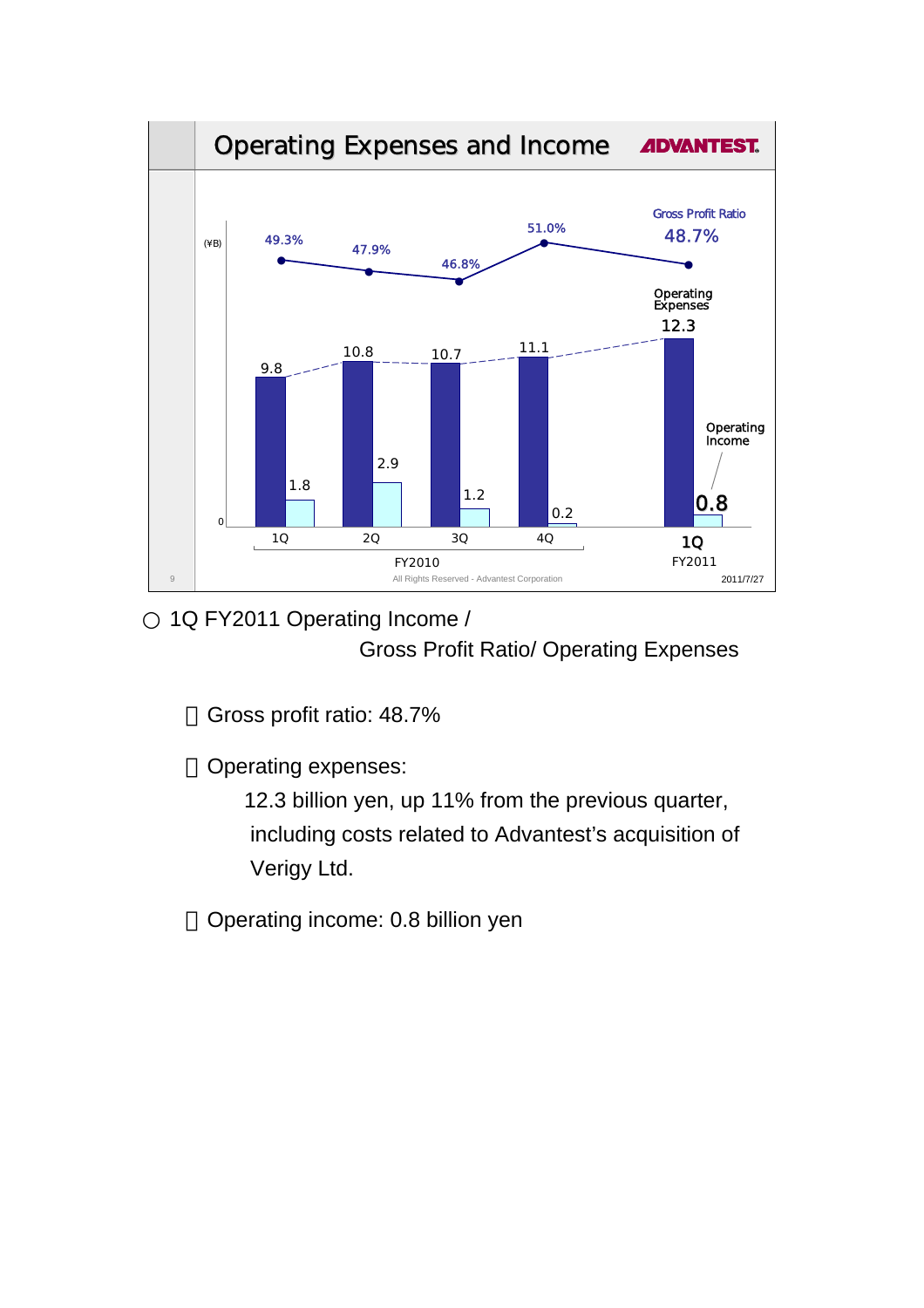

R&D Expenses:

5.8 billion yen, up 4% from the previous quarter

CapEx:

0.6 billion yen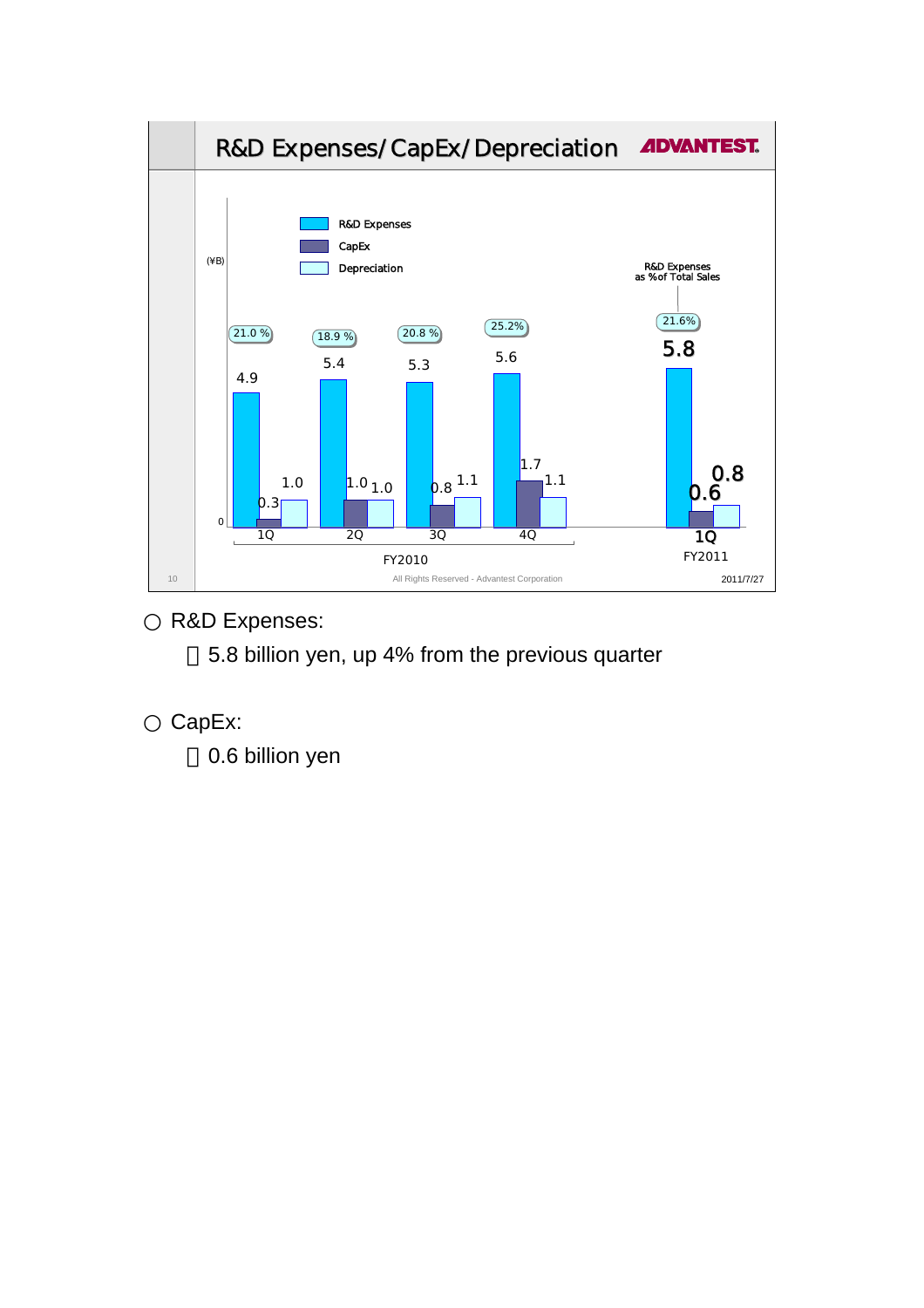

Balance Sheet for 1Q FY2011, ending June 30<sup>th</sup> 2011

Assets:

Cash & cash equivalents and short-term investments:

Increased by 40.1 billion yen compared to the previous quarter. Short-term debt : 41.1 billion yen.

Trade receivables:

24.4 billion yen, an increase of 1.7 billion yen over the previous quarter

Inventories:

26.4 billion yen, an increase of 2.9 billion yen over the previous quarter

As a result of the above, total assets reached 225.2 billion yen, an increase of 44.9 billion yen over the previous quarter.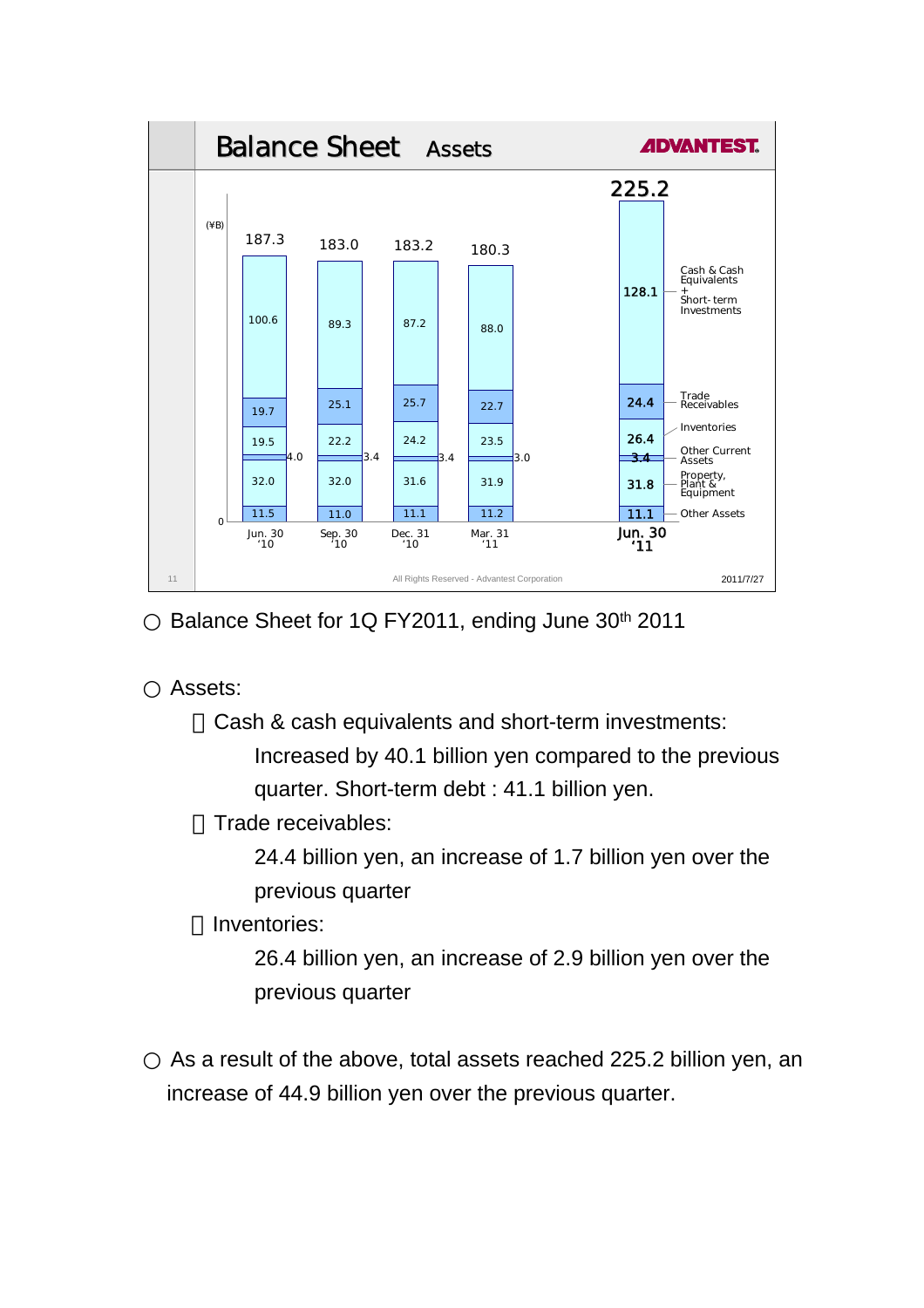

Balance Sheet for 1Q FY2011, ending June 30<sup>th</sup> 2011

Liabilities & Equity:

Short-term debt: 41.1 billion yen Equity: 136.9 billion yen Equity-to-assets ratio: down 15.8 points to 60.8%

This concludes our overview of Advantest's financial results for the first quarter of FY2011.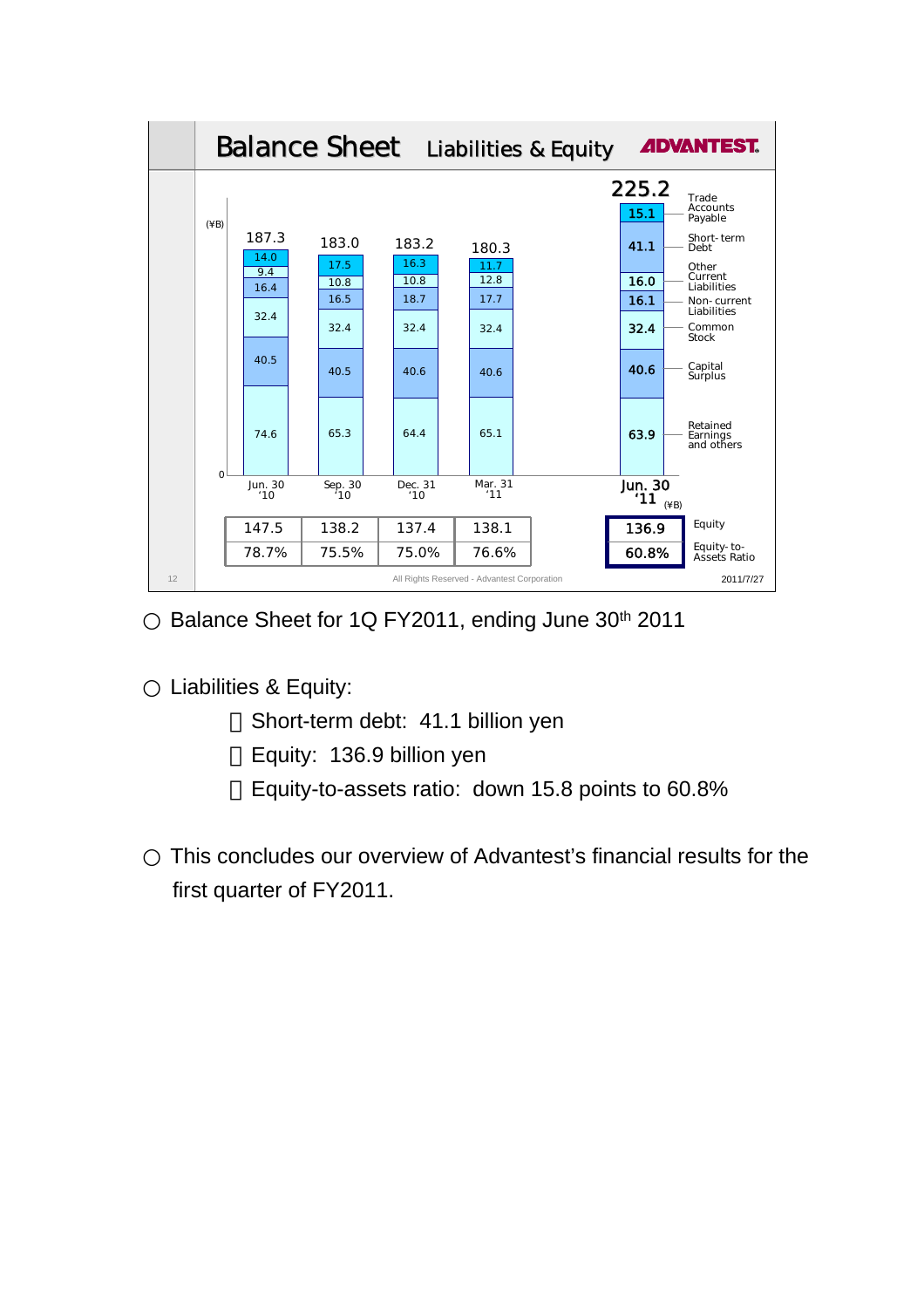

The second half of this presentation provides an overview of Advantest's outlook for the rest of FY2011.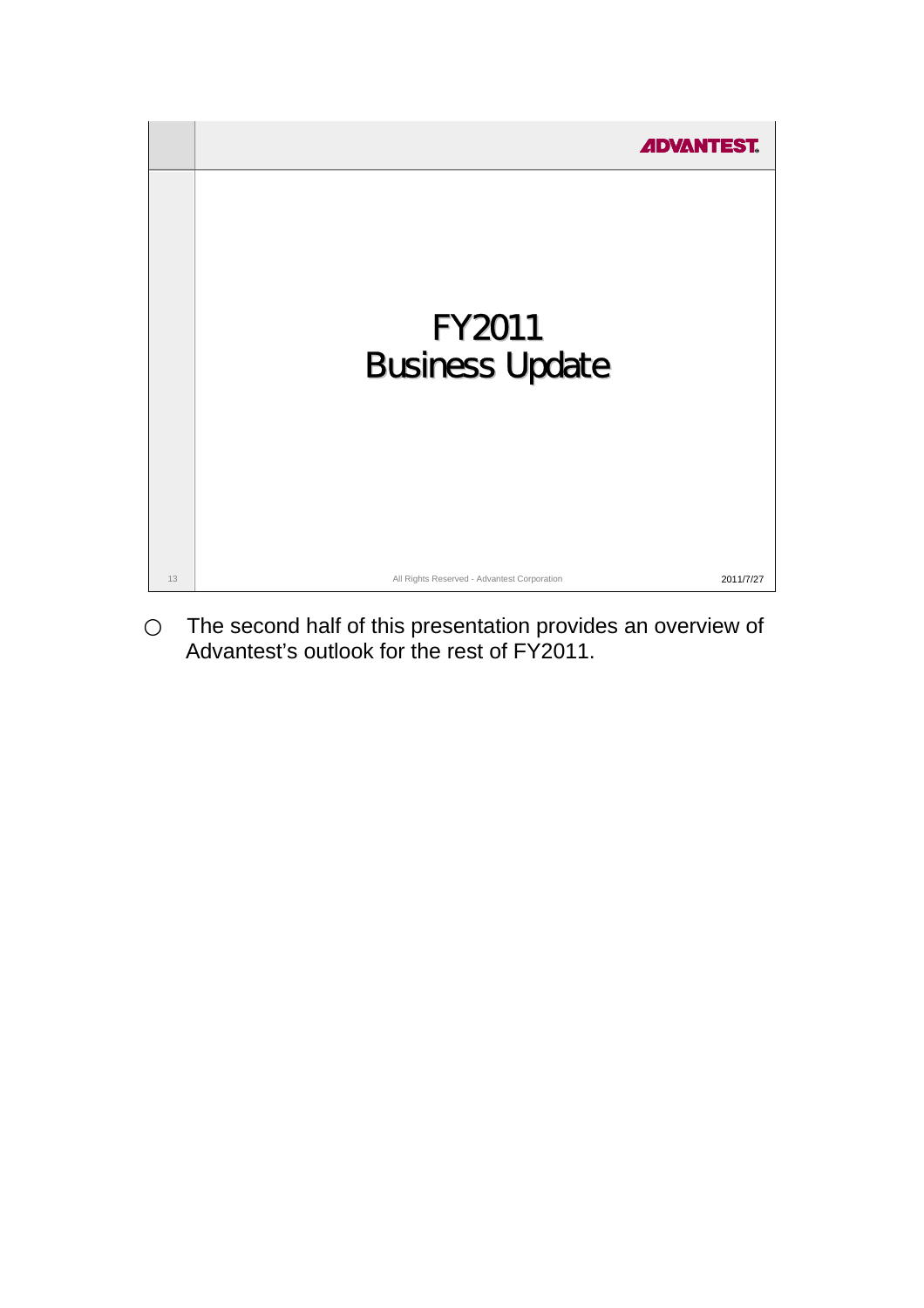

Advantest's business environment outlook is as follows:

- $\cdot$  As described in the first part of this presentation, the company logged positive sales and orders growth in the first quarter of FY2011.
- ・However, semiconductor manufacturers are shifting to a wait-and-see stance on capital investment and utilization rates are falling, in step with deteriorating end-user demand for PCs, smartphones, and other products.
- ・Thus, Advantest expects to encounter some headwinds in second-quarter orders. Sales, on the other hand, are not expected to decline significantly based on the present order backlog.
- $\cdot$  In non-memory testers, the company expects demand will remain high, led by the MPU test segment. However, softer demand is foreseen in the communications and consumer electronics device test segment.
- $\cdot$  In memory testers, Advantest expects a lull in demand for PC DRAM testers, based on observed DRAM price declines.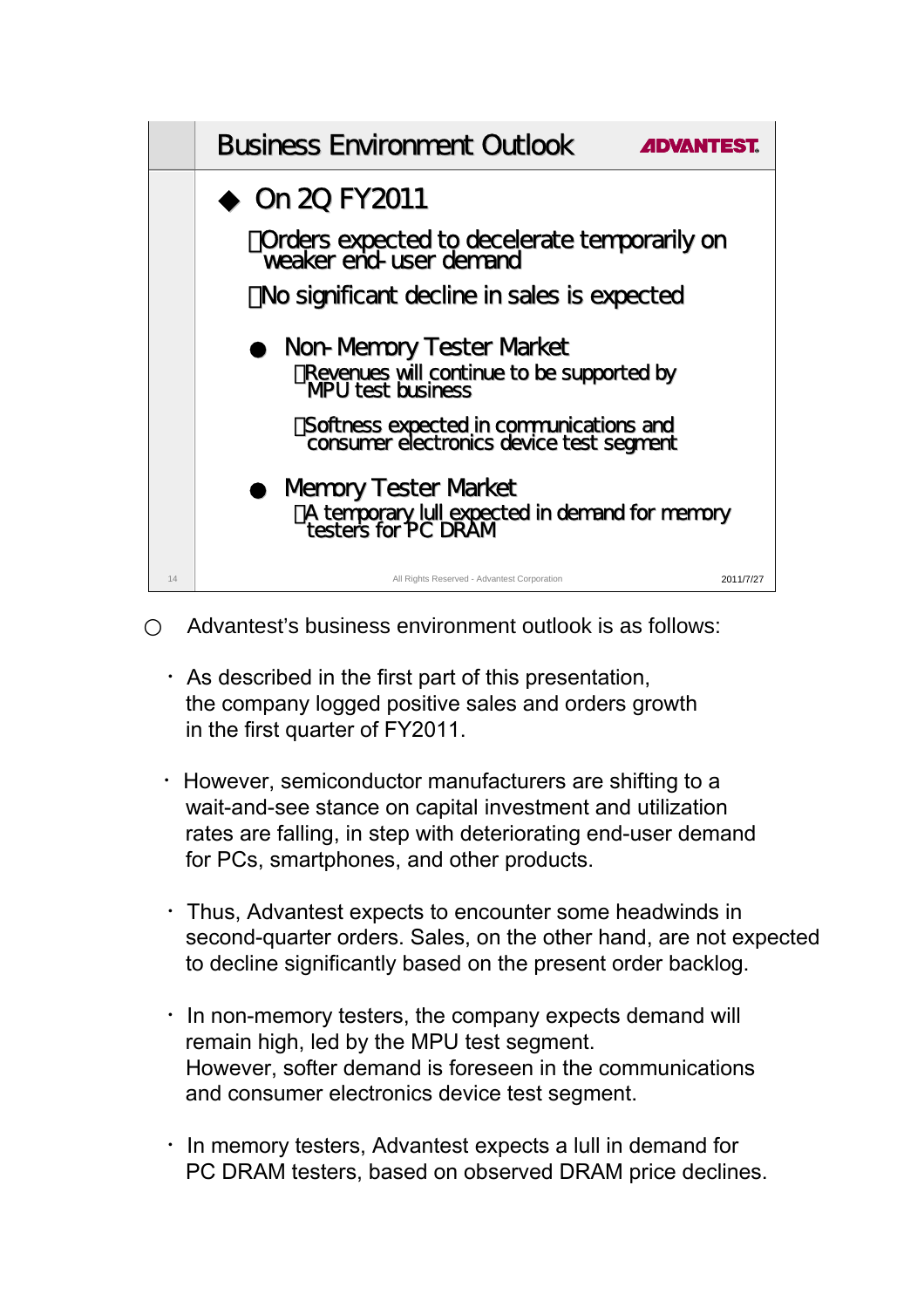

Advantest has completed its acquisition of Verigy Ltd.

- $\cdot$  As previously announced, on July 4<sup>th</sup>, 2011, Advantest completed its acquisition of all outstanding Verigy ordinary shares. Verigy will henceforth be operated as a wholly-owned subsidiary of Advantest.
- ・The acquisition dramatically expands Advantest's revenues (based on 2010 figures), market share (based on simple addition), and employee headcount.
- ・Furthermore, it marks a decisive move to boost global competitiveness and achieve dramatic gains in the non-memory market, where Advantest previously faced challenges.
- ・Going forward, Advantest will strive to grow revenues even further and consolidate a dominant market share in the ATE industry.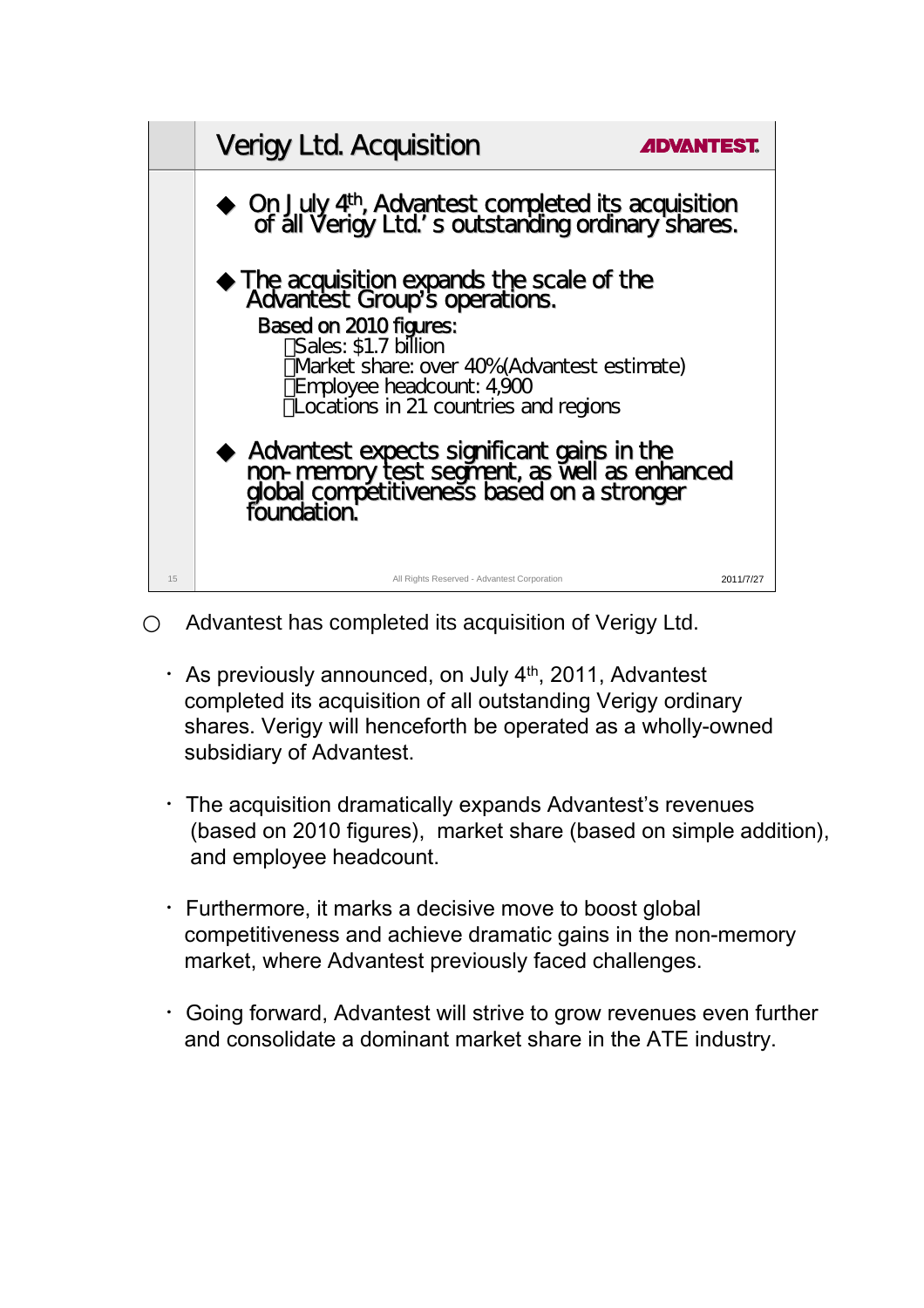

Advantest foresees diverse benefits resulting from the integration of Verigy into its operations.

- ・Every effort will be made to generate the expected synergies as rapidly as possible.
- ・To maximize these new synergies, Advantest has launched a new Strategic Business Unit (SBU) which will take responsibility for reinforcing marketing efforts and technology integration. The SBU will lead the drive for new customer capture through the provision of attractive solutions.
- The company will also apply its newly expanded resources in a flexible manner to transcend existing organizational boundaries. Overall efficiency gains are expected to result from the timely deployment of resources to high-growth market segments and new business areas.
- Finally, Advantest regrets to announce that no second-quarter forecast will be announced at this time, owing to the difficulty of predicting the impact of the Verigy acquisition on earnings. Subsequent forecasts will be published based on availability.